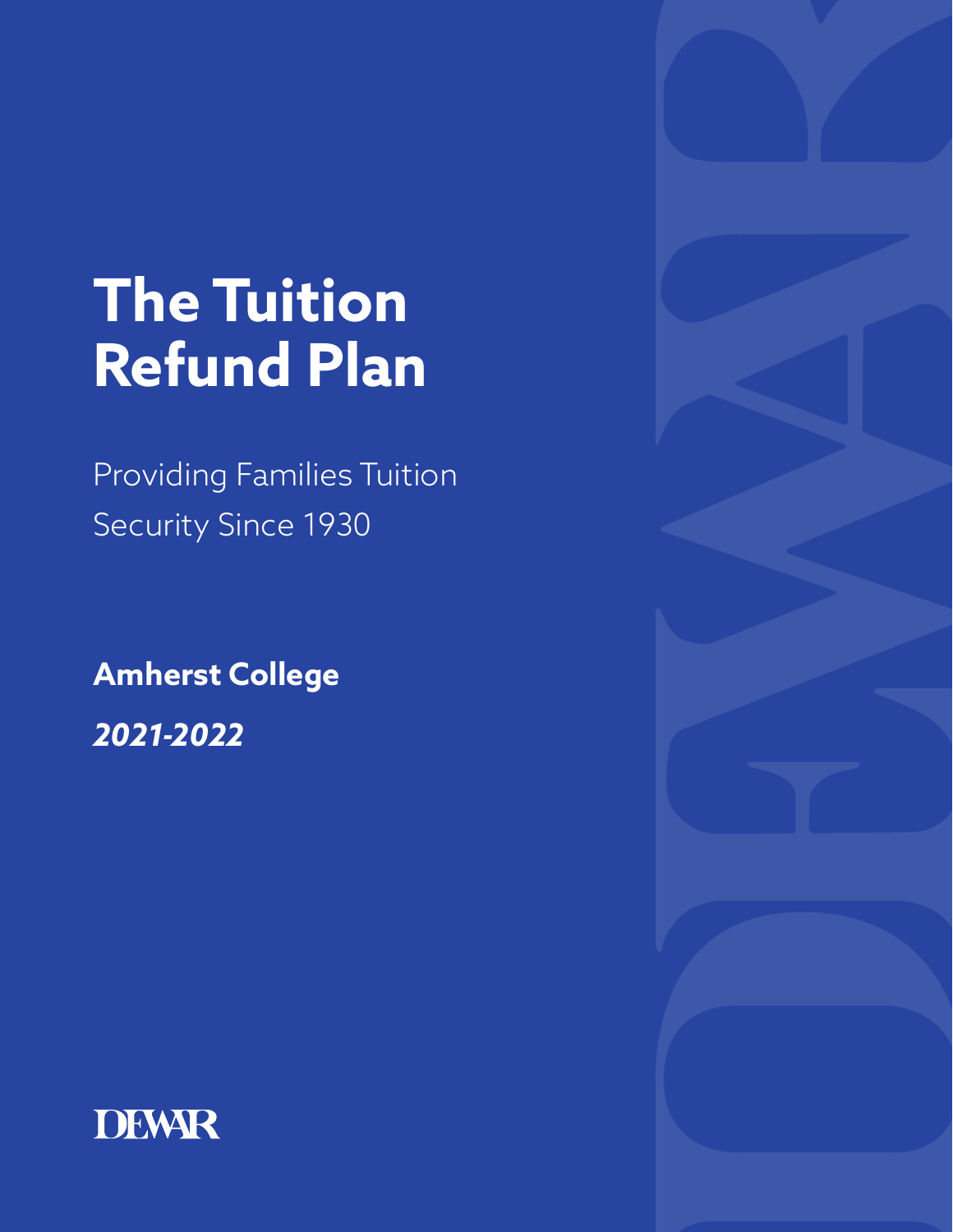# **Protect your educational investment with The Tuition Refund Plan**

The cost of education today is a substantial investment. While the College provides a refund for withdrawals—calculated on a pro-rated basis dependent on the withdrawal date—this Plan enhances the potential refund amount for withdrawals by refunding up to 80% (less any refund/credit made by the college) of your insured tuition in the applicable semester. These returned funds can be used to reduce your loan obligations under government or private loan programs, when applicable.

The Plan is administered by A.W.G. Dewar, Inc., Quincy, Massachusetts, now in its ninth decade of service to the educational community. Today, over 1,200 leading independent schools and colleges throughout North America offer the Plan. This Plan has been specifically designed for the needs of college students and parents. It offers the unique benefit of a significant refund of semester tuition when a withdrawal is made for qualified medical reasons at any time during the semester.

The Tuition Refund Plan policy is underwritten by Atlantic Specialty Insurance Company, New York, New York, for A.W.G. Dewar, Inc., doing business as A.W.G. Dewar Insurance Agency, Four Batterymarch Park, Quincy, Massachusetts, 02169. Atlantic Specialty Insurance Company and A.W.G. Dewar, Inc., are not affiliated with Amherst College. This document is created, and the Plan is administered, by A.W.G. Dewar, Inc.

![](_page_1_Picture_5.jpeg)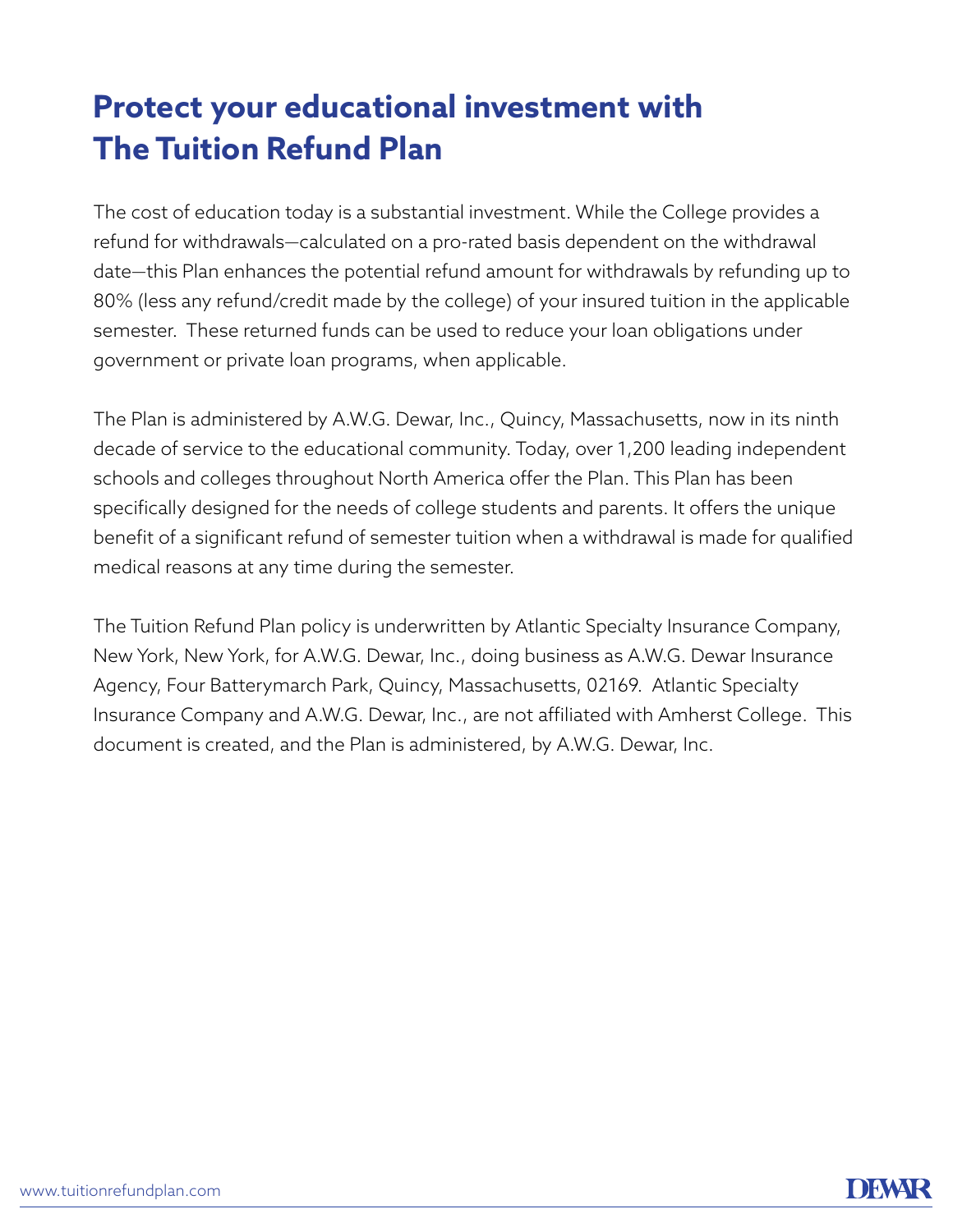# **What the Plan covers**

#### **Injury & sickness withdrawals**

• 80% of the insured semester tuition less any refund or credit due you from the college, will be refunded provided your physical condition is certified by a licensed physician and forces you to completely withdraw from all classes for the balance of the semester.

#### **Mental health withdrawals**

• 80% of the insured semester tuition less any refund or credit due you from the college, will be refunded provided your medical condition is certified by a licensed physician and you have completely withdrawn from all classes for any condition whose diagnosis is found in the DSM-V Manual.

In both cases above, a "complete withdrawal" from the college is required. This means you have given written notice that because of your injury or sickness you will not be able to complete the semester and you will not receive any academic credit. A written statement from your doctor certifying the injury or sickness and college verification will be required.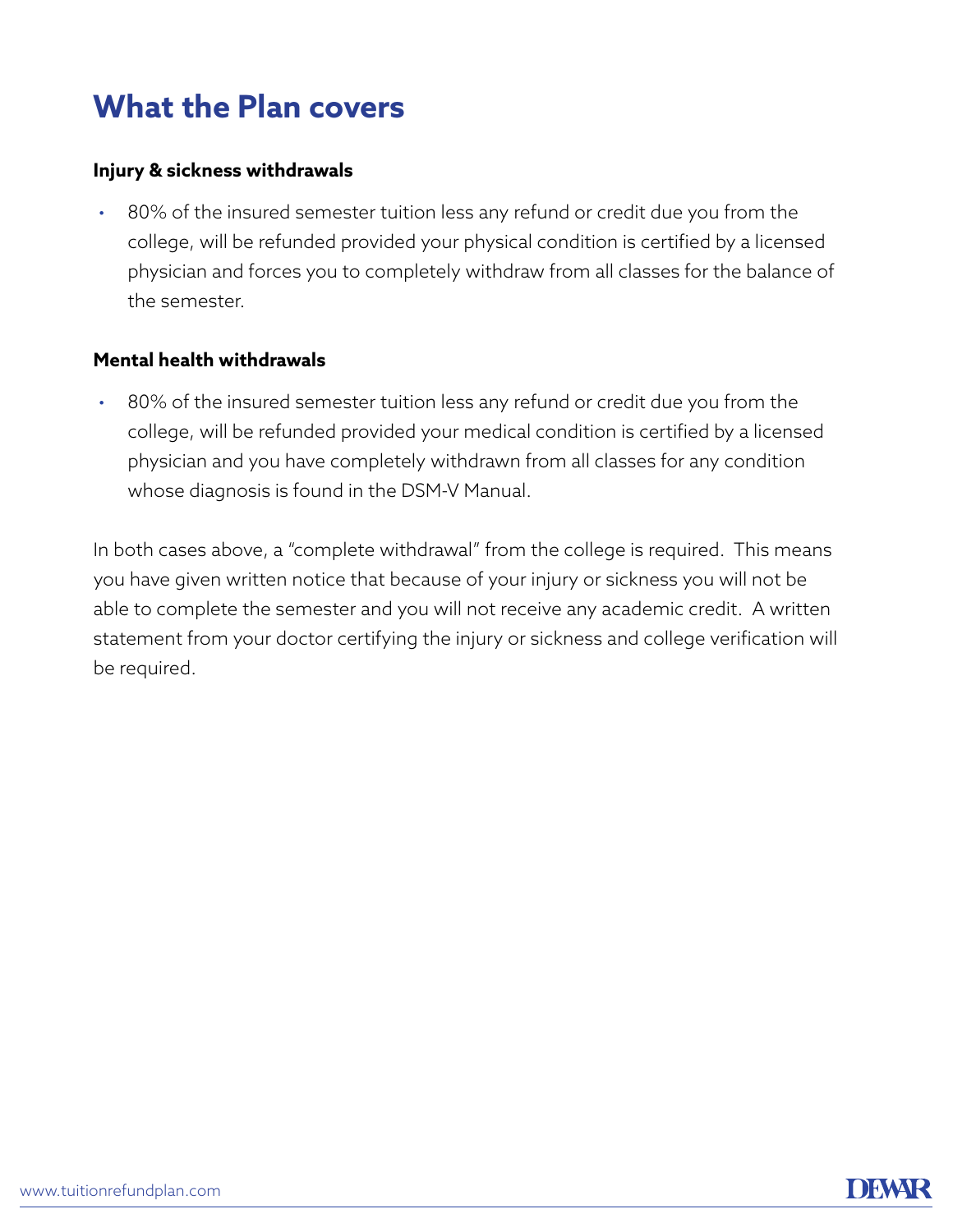# **Conditions of Coverage**

Your protection covers a full semester from the opening to closing date. Coverage must be secured before the first day of class. This coverage refunds on a semester basis only. Requests to participate in coverage will not be accepted after you start classes. Coverage ceases on the last day of formal academic instruction by the College or University due to any reason.

#### **Exclusions**

*Not Covered Under The Plan*

- war or any act of war, declared or undeclared
- the use of any drug, narcotic or agent which is similarly classed or has similar effects (except when it is prescribed by a doctor)
- taking part in a riot
- failure to attend classes for any reason other than injury or sickness
- withdrawal when the student receives credit for an incomplete semester
- nuclear reaction, nuclear radiation or radioactive contamination

NOTE: Coverage does not refund insured tuition or any other charges because of a change to online instruction or alternative learning platform.

![](_page_3_Picture_12.jpeg)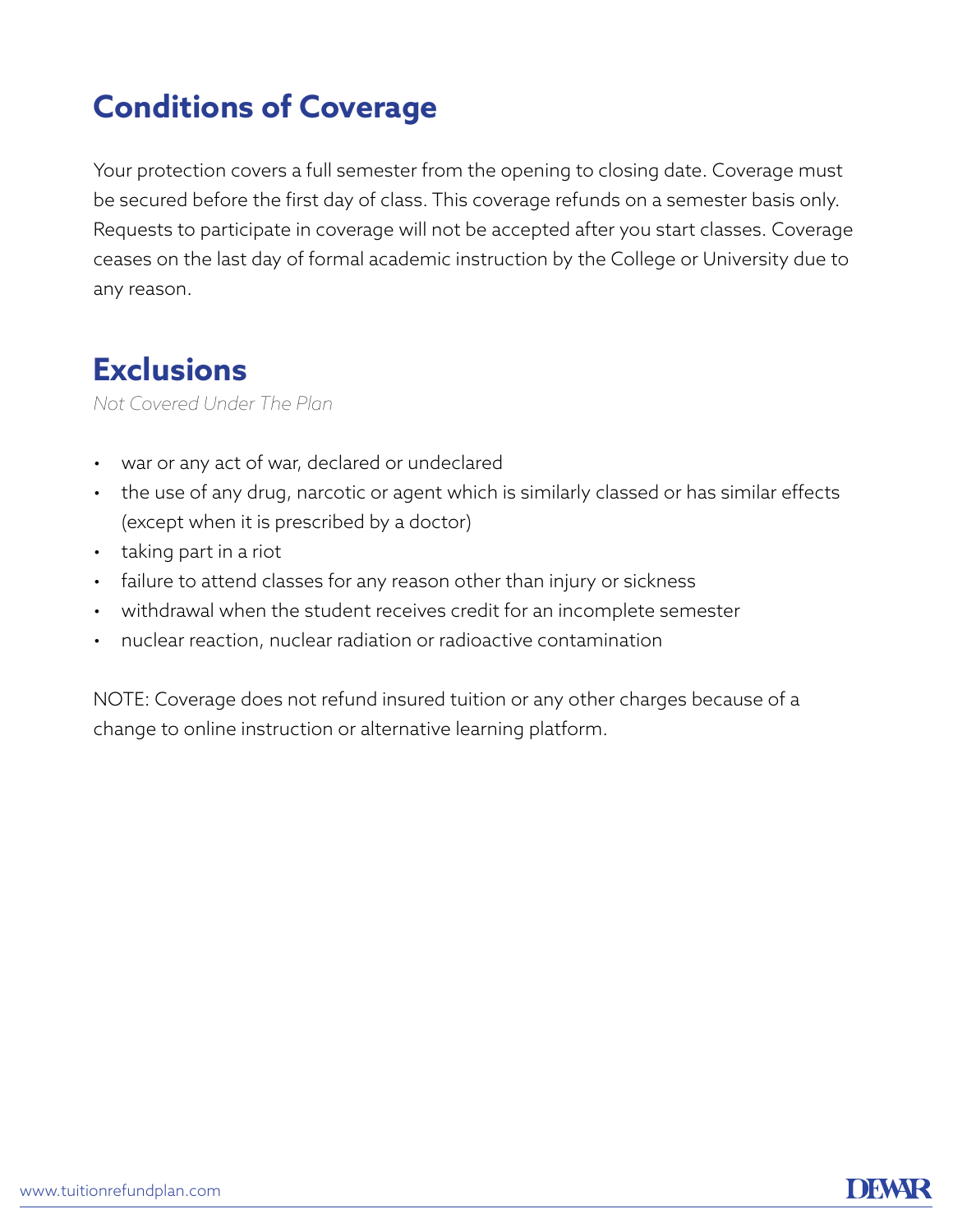# **Claims**

Claim forms with full instructions are available at the college Student Accounts office and online at www.amherst.edu/go/studentaccounts. Claims should be reported within 30 days from ocurrence or as soon as it is reasonably possible. You should arrange for the completion of the claim form. Benefit payment is made to the college to be credited to the student's account. Benefits not required to settle your account with the college will be refunded to the insured by A.W.G. Dewar, Inc.

All mental health withdrawals will be classified in accordance with the American Psychiatric Association's Diagnostic and Statistical Manual - DSM-V.

## **Cost**

The cost of the Plan is \$240.00 for the 2021-2022 academic year, \$120.00 per semester.